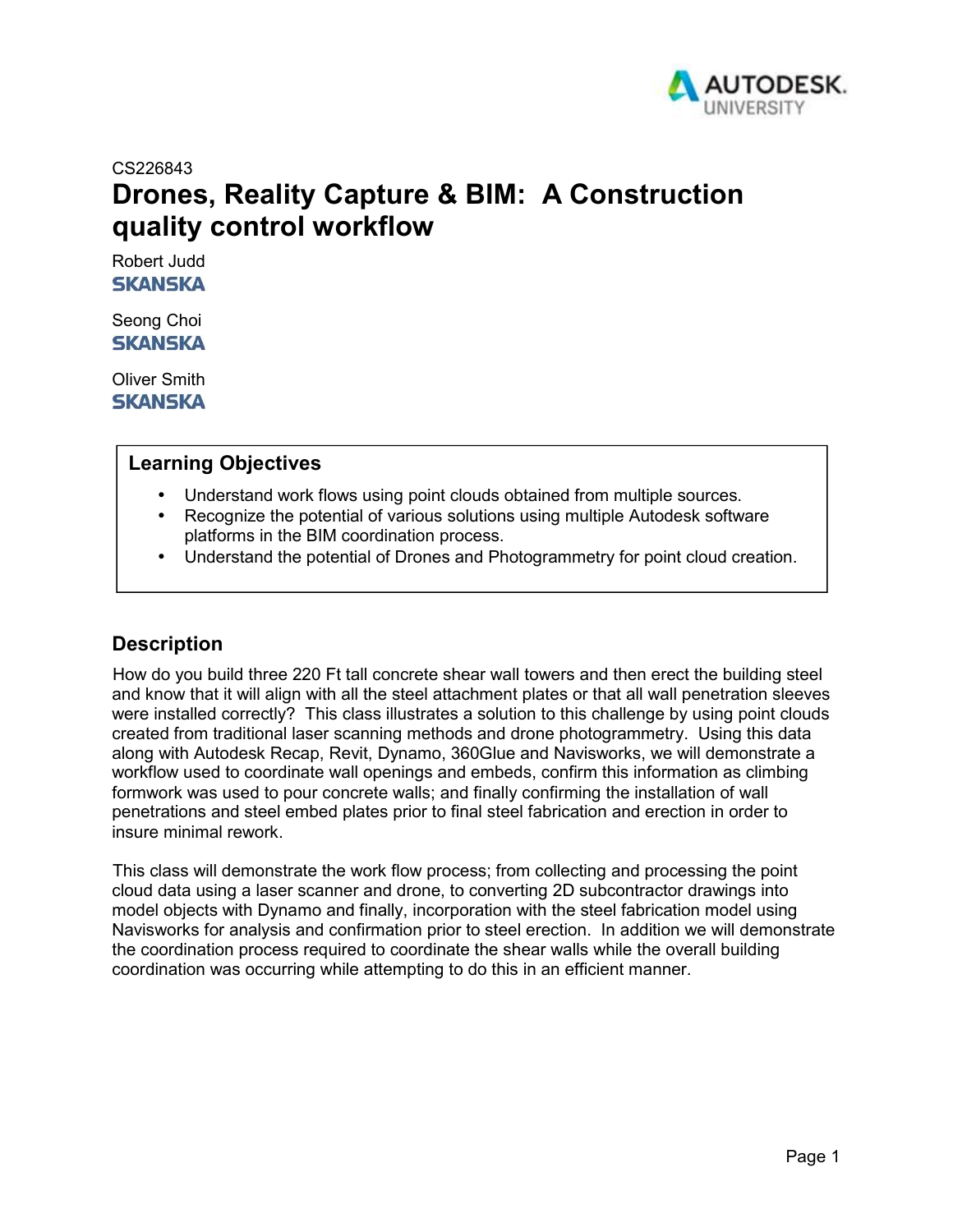

# **Speaker(s)**

## **Robert Judd, Skanska USA Building, Inc., VDC Manager**

Robert has been in the architecture, engineering, and construction industry for more than 30 years and started down the VDC path in 2003 when first introduced to the power of Revit. After obtaining bachelor's and master's degrees in Architecture and Construction Science, his career has spanned from working in small architecture firms, to VDC consultant, to working for large Engineering and Construction companies. His current role allows him to harness his interest in software and technology and its application to solving construction challenges in an efficient and productive manner.

Robert.Judd@skanska.com

## **Seong Choi, Skanska USA Building, Inc., VDC Engineer**

After graduating from NC State University with a B.S. Construction Engineering degree in 2014, Seong began his career as a construction project engineer before moving to a structural engineering firm and finally into his current role as VDC engineer on a \$250 million Hospital Bed Tower Addition. He combines his job site "boots on the ground" experience and structural design background with his passion for technology by looking for and testing innovative solutions to day to day project challenges.

Seong.Choi@skanska.com

## **Oliver Smith, Skanska USA Building, Inc., VDC Director**

Oliver's 17-plus years of experience within the design and construction industry have focused on lean processes, sustainability, Building Information Modeling (BIM), emerging and advancing technologies and services, to name a few areas. At Skanska, Smith serves as the regional virtual design and construction director for the southeast region (Washington, DC; Maryland; Virginia; North and South Carolina; Georgia; Florida; Louisiana; and Puerto Rico). Over his career he has created and implemented many standards and workflows to help integrate a more streamlined and effective process, and in addition to recently becoming a certified pilot, he heads up Skanska's unmanned autonomous systems (drone) program.

Oliver.Smith@skanska.com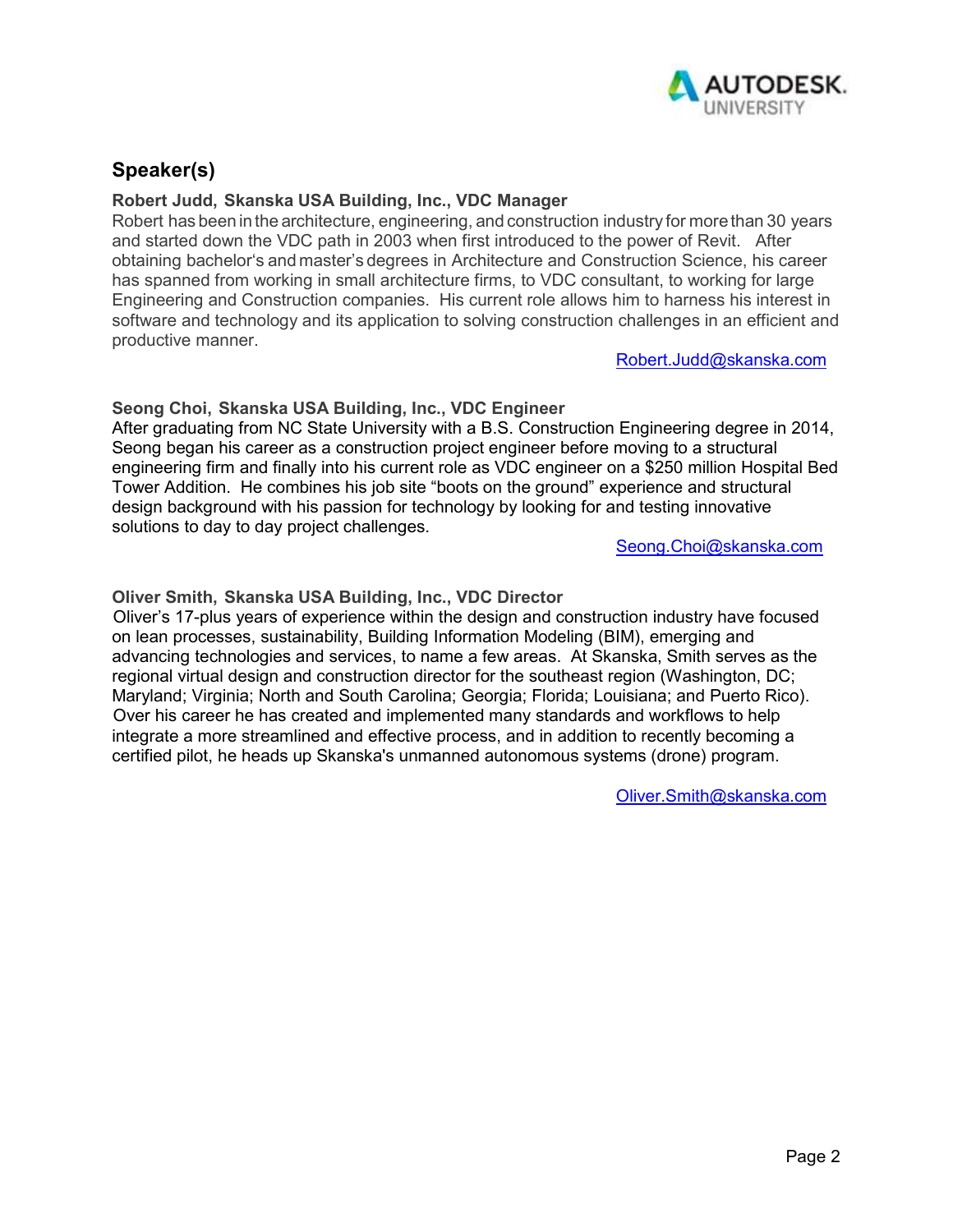

# **Objective**

- 1. Efficient and accurate Trade Coordination process to support "Just in Time" concrete form and pour schedule
- 2. Using Reality Capture, confirm as-built condition of (3) +200 ft tall concrete shear wall towers prior to steel erection
- 3. Test the potential use of point clouds generated with photogrammetry from drone imagery, using laser scan data as baseline for confirmation of accuracy and detail.

# **Coordination Process**

**Two-fold BIM coordination occurring at same time:** 

- **1. Traditional MEP/FP Building coordination done in Navisworks** 
	- a. All Subcontractor models hosted on BIM 360 Glue site and updated individually as changes occurred, ideally on a daily basis
	- b. Navisworks 2018 used to append these files and then the Federated coordination model saved to the 360Glue site for use by all parties, thereby maintaining an upto-date "live" coordination model. This file is opened from Navisworks on desktop for clash detection and subsequent saved viewpoints saved back to Glue for use by subcontractors in resolving clashes.
		- i. Note: recently Glue was updated making the interace much easier to use to find and manage clashes. The project team has moved towards clash detection using Glue
	- c. The concrete structural model used in this process was the Construction Manager (CM) "owned" structural model as defined in Part 2 shear wall coordination process.
- **2. Shear wall coordination process** 
	- a. The CM took ownership of the Structural engineer Revit model and used the design engineers shear wall elevation views as a basis to coordinate against.
		- i. Initial attempt was made to upgrade this file from Revit16 to Revit18 in order to try and allow linking of MEP/FP Navisworks coordination models, however there were issues viewing the linked geometry in all views, particularly elevation views
	- b. This Revit model's wall elevation views of the Shear tower walls were used to link 2D elevations of Concrete subcontractors shop drawings into the Revit model to define "no-fly" zones for re-bar, anchor / lift points for climbing shoring system. (More detailed coordination required than typical concrete walls) In addition the MEP/FP subcontractor's provided 2D elevations of their respective wall openings that were also linked to these elevations.
	- c. This approach of using the Revit model as a basis of wall coordination as opposed to Navisworks was based on having detailed formwork shop drawings in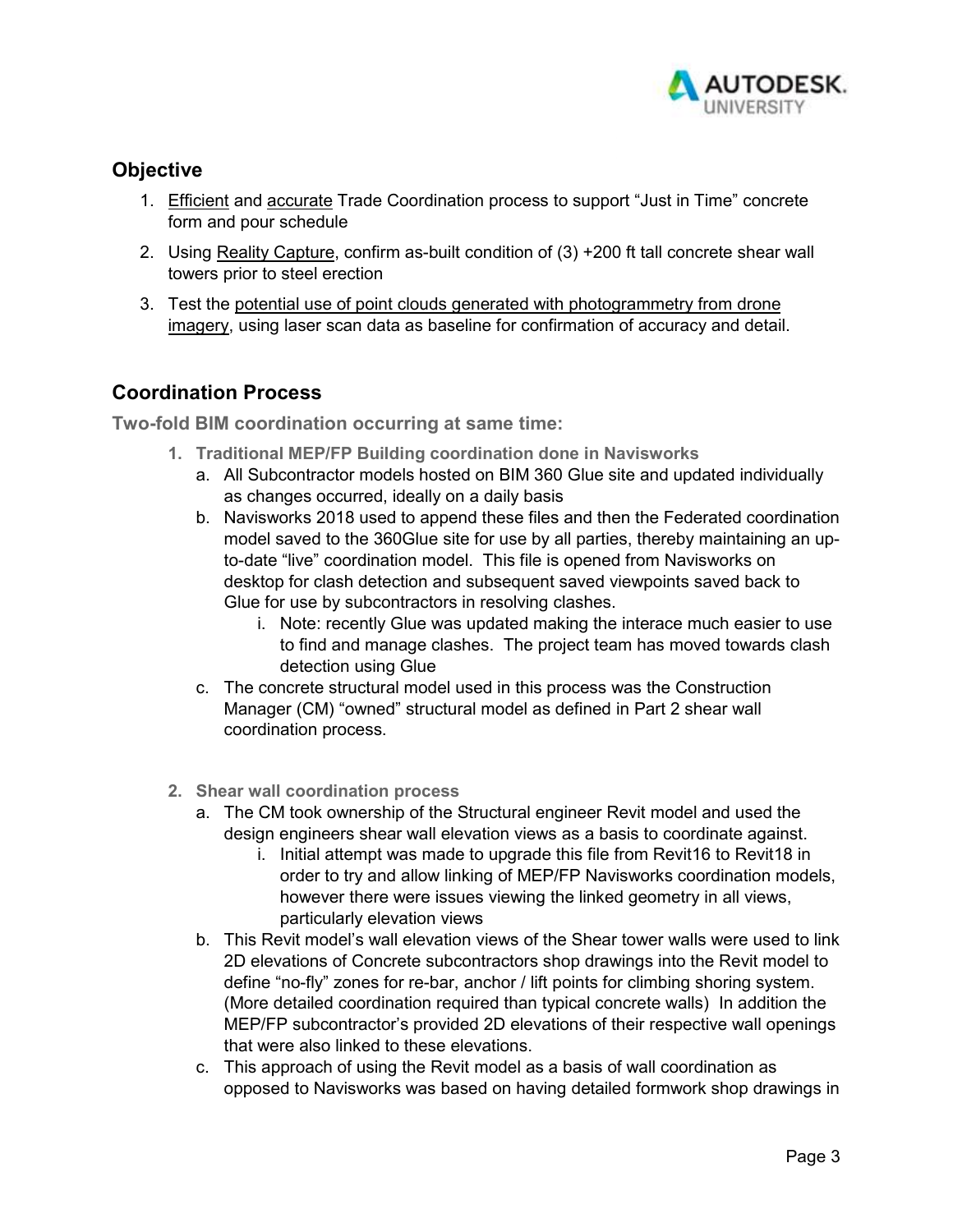

2D that indicated not only anchor points for the climbing formwork but also concentrations of re-bar that did not lend itself to the 3D coordination process.

- d. Dynamo was used to model the anchor point "no-fly" zones by extracting 2D line work from Concrete Subcontractor shop drawings into model elements in the Structural concrete model that could be used in MEP/FP coordination of their respective openings during this coordination effort.
- e. The updated Concrete model was periodically reviewed in Navisworks to confirm the Revit elevations matched the 3D geometry in the MEP/FP coordination including reviewing the steel framing attachment embed plates incorporated from the Steel fabricators model.
- f. Shear wall Coordination drawings were created to indicate sleeves, embeds, openings, etc for the CM team to use to back check as forms, sleeves, etc were placed prior to pouring concrete. Shared Views were setup on 360Glue to use Ipads in the Field to assist in this confirmation process.

# **Point cloud Generation and Analysis using Drone Photogrammetry and Laser Scanner**

**1. Initial Test** 

A first test run of the drone was done about mid-way through the shear tower construction to test the potential of the drone photogrammetry process and workflow. In addition preliminary laser scanner was done to determine best locations to scan from

- a. For this initial test we were limited to flying the drone at 350 feet due to tower crane activities so were only able to obtain straight down photos. We had hoped to be able to fly around perimeters of the towers and up and down the height to test the accuracy of these more detailed images.
- **B. Point cloud generation** 
	- a. The drone images were uploaded through Recap Photo where they were converted through photogrammetry into a point cloud data file
	- b. The laser scans were stitched together with Recap Pro
	- c. The drone point cloud was then stitched into the laser scan point cloud in Recap Pro
	- d. This combined point cloud (.RCS format) was the brought into Navisworks to review accuracy and detail
- **C. Analysis of this preliminary point cloud to test proof of concept.** 
	- a. Drone point cloud was reasonably accurate with respect to scale. This was determined by looking at a section view in Navisworks of the largest tower and color coding the drone scan to visually analyze.
	- b. The detail was unacceptable (not dense enough to provide needed detail)
	- c. It was hoped a more detailed set of images taken closer to the walls would lead to more detailed point cloud.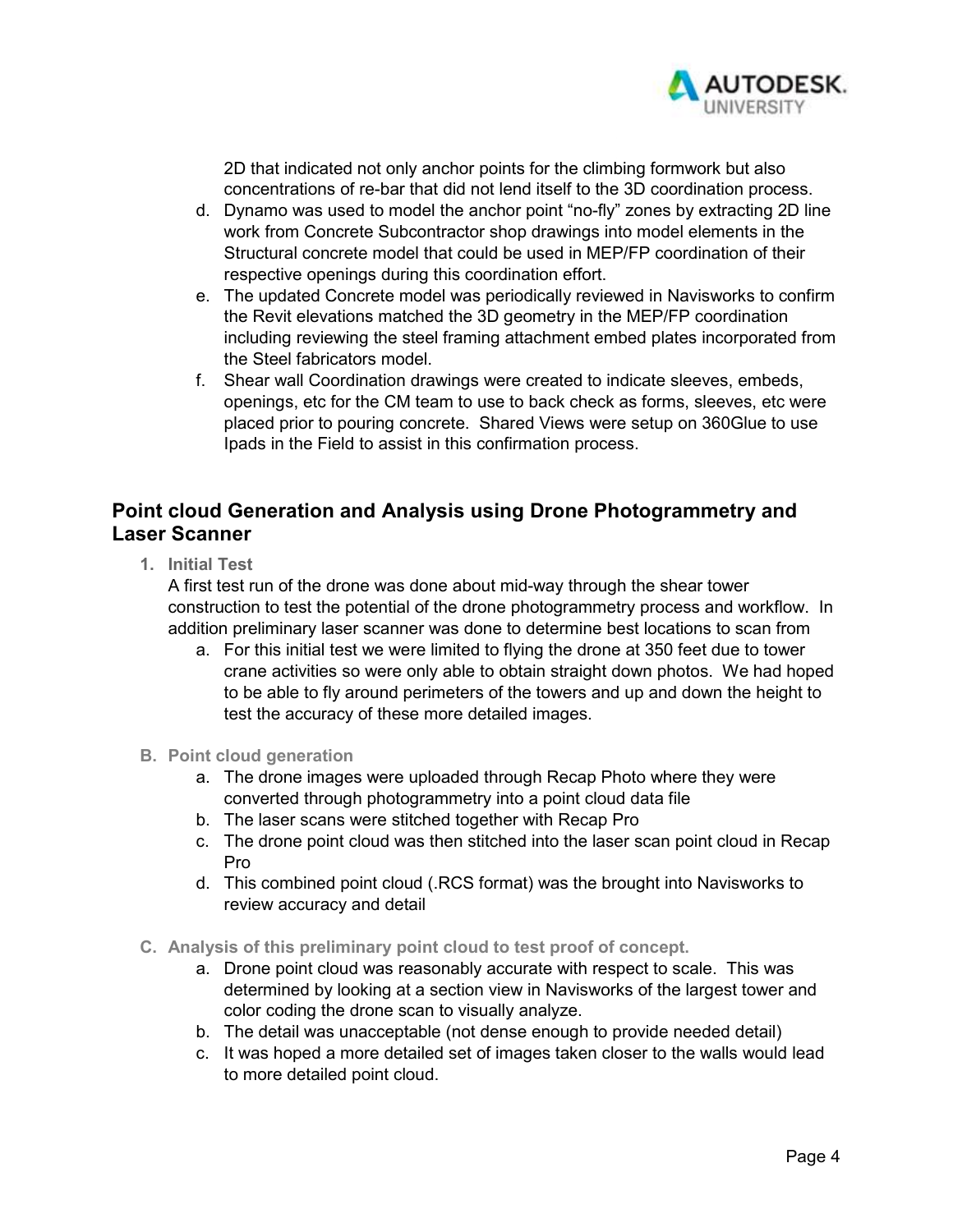

- **D. Additional laser scanning during construction** 
	- a. Exterior of towers were scanned as formwork removed.
	- b. Interior of shafts were scanned prior to stair scaffolding removal by moving the scanner to multiple landing locations in order to completely capture the interior of the towers. The side affect of this approach is the scaffolding is captured in the scan and obscures some of the wall information.
- **E. Final Drone test at completion of towers** 
	- a. As the final formwork was removed from the towers a final test was performed with the intent to take up close images of the towers to test the photogrammetry process. Unfortunately we were unable to do so based on technical difficulties with calibrating the drone which we believe may have been due to interference from attempting to take off to close to the large concrete and steel masses of the towers. Due to the complexity of the coordination approval process to fly drones in the project environment, we determined we would not attempt any further flights.
	- b. Mini Drone during this final test we also tested a recently purchased DJI Spark mini-drone to test its potential. The drone is controlled from a mobile phone and obtains surprisingly good quality still images, showing potential for easy job-site inspections in the hands of project team members.

# **Tools Used in Coordination and Quality Control Analysis Process**

## **Revit**

Initially Revit was used to upgrade the design model from V16 to V18 in order to take advantage of the "linked coordination model" feature allowing linking of the Navisworks coordination models into Revit. Initial thoughts were this would allow us to easily see all wall penetrations required by the Mechanical, Electrical and Fire Protection trades. Unfortunately the graphics in the elevation views did not consistently show up even after significant time spent searching the Internet for solutions and multiple and various attempts at manipulating graphic display options with in Revit. We observed that the Navisworks models showed up well in 3D and plan views but did not display well enough in the shear tower elevations and were therefore unreliable.



View of linked coordination model feature of Revit 2018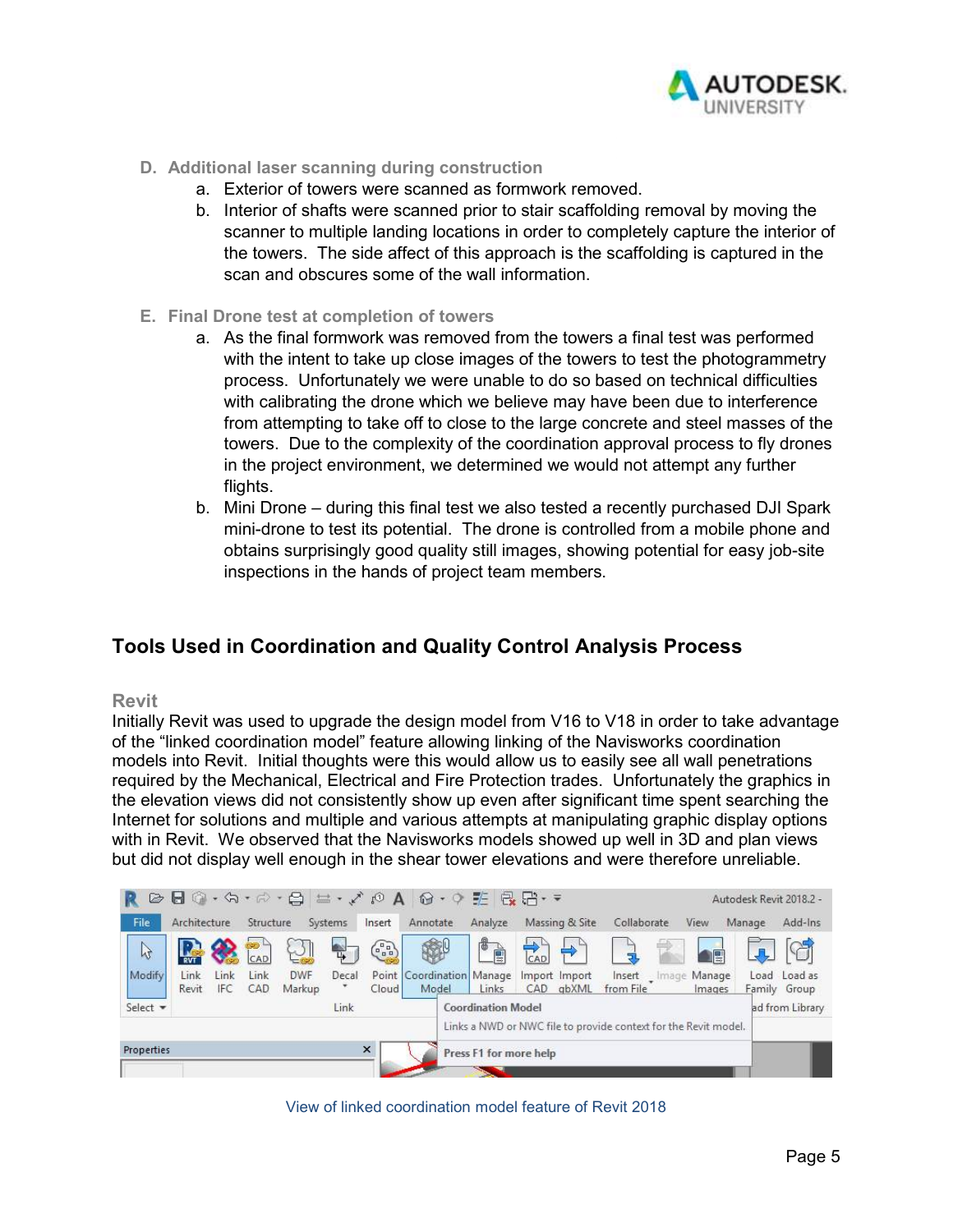



Linked coordination model looks great in 3D and Plan views



Elevation views are not usable due to graphic control limitations

Another issue using Revit is the backwards incompatibility of versions which created challenges with model updates from the designers. Eventually the design models were upgraded to v17 and Revit 2017 was used to update and manipulate the Structural Revit model shear wall elevations by linking 2D Elevation DWG files into elevation Views. As this model was updated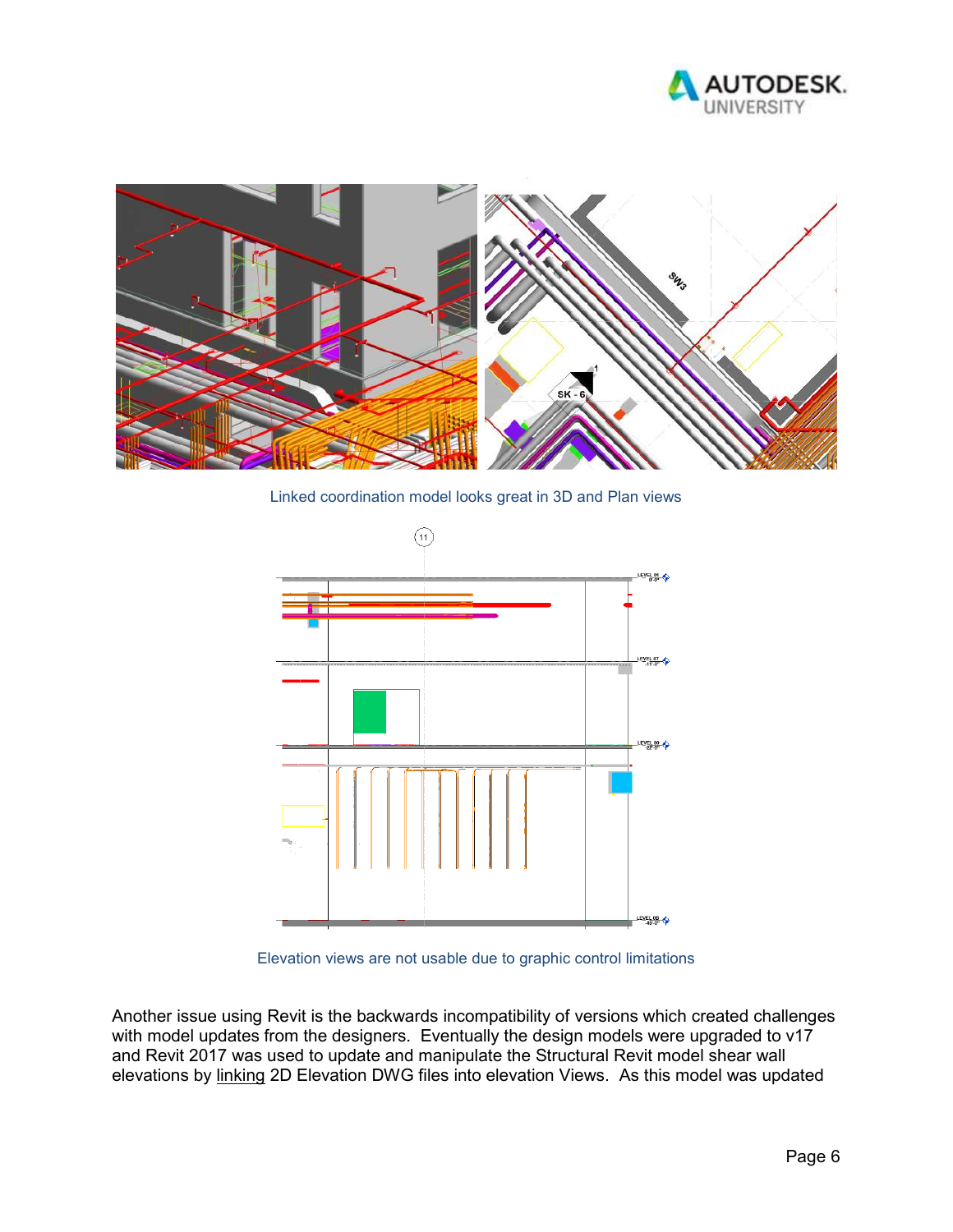

through the concrete wall coordination process, a NWC file was exported and uploaded periodically to BIM360Glue for use in the overall trade coordination effort

|                                                                                                                                                                         | <b>Manage Links</b>                               |               |
|-------------------------------------------------------------------------------------------------------------------------------------------------------------------------|---------------------------------------------------|---------------|
|                                                                                                                                                                         | CAD Formats DWF Markups Point Clouds<br>Revit IFC |               |
|                                                                                                                                                                         |                                                   |               |
| SVET STO                                                                                                                                                                | <b>Link Name</b>                                  | <b>Status</b> |
|                                                                                                                                                                         | SHEAR WALL 5 - REBAR SKETCH.dwg                   | Loaded        |
|                                                                                                                                                                         | MIS Bed Tower Sleeves 2918.dwg                    | Loaded        |
|                                                                                                                                                                         | Lithko - SW8.dwg                                  | Loaded        |
|                                                                                                                                                                         | Lithko - SW7.dwg                                  | Loaded        |
|                                                                                                                                                                         | Lithko - SW6.dwg                                  | Loaded        |
|                                                                                                                                                                         | Lithko - SW5.dwg                                  | Loaded        |
|                                                                                                                                                                         | EM105 A-SW1.dwg                                   | Loaded        |
|                                                                                                                                                                         | BTA_SPK_00B.dwg                                   | Loaded        |
| <b>MICH BOUPMENT<br/>POD (MOORGEE)<br/>MOC (C-1112)</b><br>SPARS H 122 C<br>TOC (10' - 0 12")<br>BOC (F - 11 V2)                                                        | BTA_SPK_00.dwg                                    | Loaded        |
| <b>MRUL PWR RECEPT</b><br>se c                                                                                                                                          | BTA - LVL 0B- FS SLEEVES.dwg                      | Loaded        |
| يعوا به<br>ŀ.<br>"한대……<br>TOC (17 - 0 121)<br>ĭ.<br>80C (F - 11 12T)                                                                                                    | BTA - LVL 00- FS SLEEVES.dwg                      | Loaded        |
| ække) vrd<br>$\frac{\text{FOC (1)} + 0.011}{\text{FOC (1)} + 1.011}$<br>SECURITY SPARE-                                                                                 | B-E102-2-SW7.dwg                                  | Loaded        |
| se c<br>TOC (10' - 0 12')                                                                                                                                               | B-E101-2-SW7.dwg                                  | Loaded        |
| .semelure<br>.nock#.sam<br>800 (F - 11 12)<br>$\leftarrow$ LEVEL 00<br>Ure n<br><b>Provide</b><br>.<br>$\sim$ $\sim$ $\sim$ $\sim$ $\sim$ $\sim$                        | B-E100-3 SW3.dwg                                  | Loaded        |
| <b>UGRIMG GRIMGE</b><br>TP 4 - 1<br>$\rightarrow$<br>$-1$ $+1$ $+1$ $+1$<br>$\frac{1}{2}$ and $\frac{1}{2}$<br>36C<br>TOC (10' - 0 10")                                 | B-E100-3 SW1.dwg                                  | Loaded        |
| $\frac{1}{2}$<br>$8 - 875$<br>80C (F - 11 12")<br>FIRE ALARM POWER                                                                                                      | B-E100-3_Plan.dwg                                 | Loaded        |
| 8-4-54<br>CAMERA 1 1/2" C<br>se c                                                                                                                                       | B-E100-2 - 2.dwa                                  | Loaded        |
| $1 - 1 + 7$<br>TOC (10'-1")<br>BOC (0'-11")<br>TOC (10'-0'12')<br>BOC (1'-11'12')<br>- 0 14"                                                                            | B-E100-2 - 1.dwa                                  | Loaded        |
| SEC 1 14 C<br>SPARE 34" C<br>$\rightarrow$<br>$mc$ $(m - n \cdot n)$<br>$mc$ $(m)$ $n$ $m$                                                                              | B-E100-1 Ref.dwg                                  | Loaded        |
| 80C (F 11 181)<br>80C (F - 11 12)<br><b>FIRE ALARM RISER</b>                                                                                                            | B-E10B-2 SW8.dwg                                  | Loaded        |
| CRIT PWR RECEPT<br>⊕<br>Æ,<br>⊕<br>$\begin{array}{c}\n\cdot \pi \circ \overbrace{(\pi \cdot 1 \cdot \pi)}\n\hline\n\text{TOC (40° - 1 \cdot \pi)}\n\end{array}$<br>se c | B-E10B-2_SW7.dwg                                  | Loaded        |
| TOC (17 - 012)<br>80C (F - 11 121)                                                                                                                                      | B-E10B-2 SW5.dwg                                  | Loaded        |
| <b>FIRE ALARM RISER</b><br><b>NAREAT C</b><br>MECH EQUIPMENT<br>100 (10 - 1 14")                                                                                        | B-E10B-1 SW4.dwg                                  | Loaded        |
| se c<br>styr   ozer<br>TOC (17 - 0 127)<br><b>BOC (F - 11121</b>                                                                                                        | B-E10B-1_SW3.dwg                                  | Loaded        |
| 6440m<br><b>FIRE ALARM</b><br>SE                                                                                                                                        | B-E10B-1_SW2.dwg                                  | Loaded        |
| DEVICES 1 1/2" C<br><b>FIRE ALARM RISER</b><br>$\sqrt{10}$ (if $\cdot$ 10")<br>zε<br>CE                                                                                 | B-E10B-1 SW1.dwg                                  | Loaded        |
| TOC (10' - 1 14')<br>ancier sy<br>BOC (F - 10 7.81)                                                                                                                     | B-E10B-1 Plan.dwg                                 | Loaded        |
| ġ<br>FIRE ALARM RISER<br><b>SZS" X2ZS BLOCKOUT</b><br><b>NAREAZ C</b>                                                                                                   | 180301 MIS Bed Tower Sleeves.dwg                  | Loaded        |
| æ<br>œ<br>TOC (10' - 1 14')<br>BOC (9' - 10 7.8')<br>÷<br>z.                                                                                                            | 4242 - Lithko - Duke SW1.dwg                      | Loaded        |
| <b>100 X2 UST BLOCKOUT</b><br>FIRE ALARM<br>DEVICES 1 1/2 C                                                                                                             | 113 Level-0B Exterior wall penetrations.dwg       | Loaded        |
| õ.<br>TOC (F - 18")                                                                                                                                                     | 113 Level-0B Exterior wall penetrations-elev.dwg  | Loaded        |
| $BOC$ $(F - F)$<br><b>612 X TUZ BLOCKOUT</b><br><b>UNIL M</b><br>LEVELDB                                                                                                | 113_Level-00_Exterior wall penetrations.dwg       | Loaded        |
| $-45 - 0$<br>47.8<br>----<br><u> тт</u><br>ҡ                                                                                                                            |                                                   |               |
| <b>BIR AZ IR BLUCKOUT</b><br>ш<br>$3 - 0.08$                                                                                                                            |                                                   |               |

View of linked 2D CAD files within the tower elevation views.

## **AutoCAD**

Used to clean up subcontractor provided 2D CAD (DWG) files to allow for use in linking into Revit model

## **Dynamo**

The concrete subcontractor shop drawings that were linked into the Revit Elevations contained critical "no-fly" zones around formwork anchor points where no penetrations or embeds were allowed. It was critical to incorporate this into the overall coordination model and in order to make this process easier and allow for the ability to utilize the clash detection process within Navisworks, Dynamo was used to convert 2D line work into 3D geometry that could then be linked into the overall coordination model.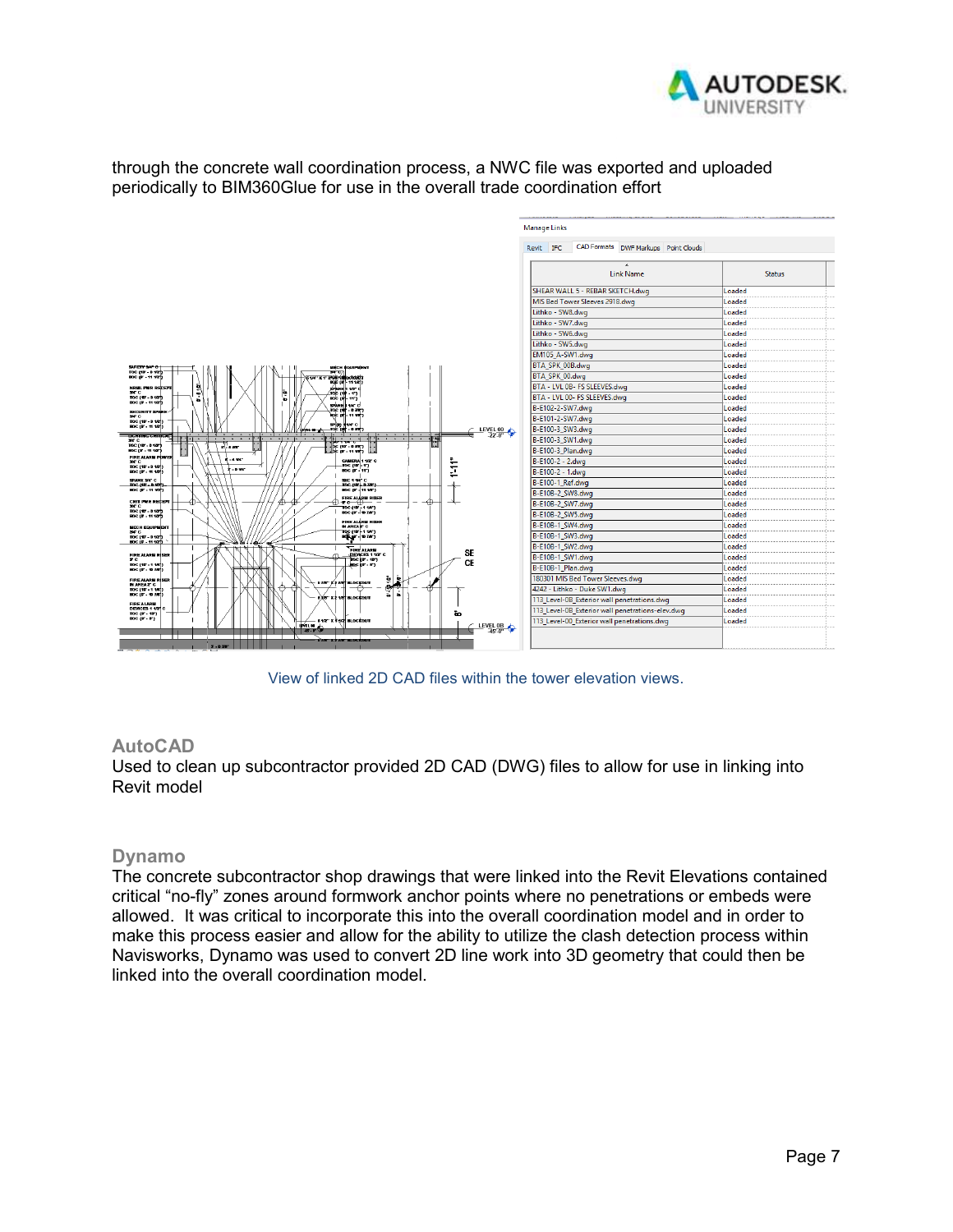



# **Step 1 - Converting DWG lines to Revit lines**

Step 2 - Creating an extrusion for 3d viewing in Navisworks

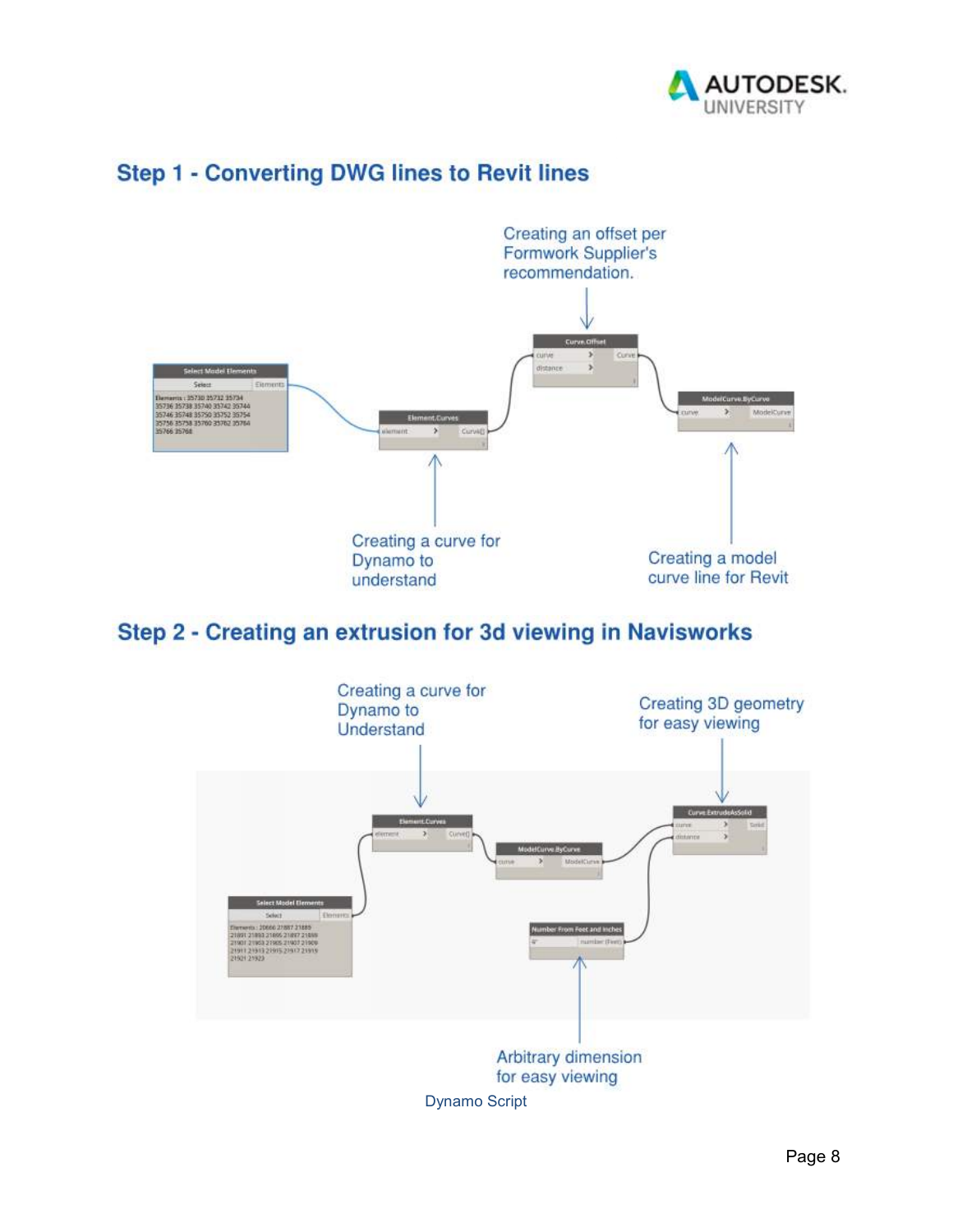



Dynamo Objects created from script and used in coordination.

## **Navisworks & BIM 360 Glue**

BIM360 Glue was used to host all models used in coordination. By utilizing the merged models feature of Glue, all parties involved in the coordination process we able to use their own individual versions of Navisworks to open up the Federated model at any time to see the most current models and effectively coordinate on a daily basis. Skanska utilized Navisworks 2018 to utilize the new Section cut feature which allows a better graphic interface when viewing models in section. In addition Navisworks versions 2016 through 2018 are forward and backward compatible making it easier for all parties involved to use the version best suited for their company and workflows.



Navisworks 2018 Section Cut option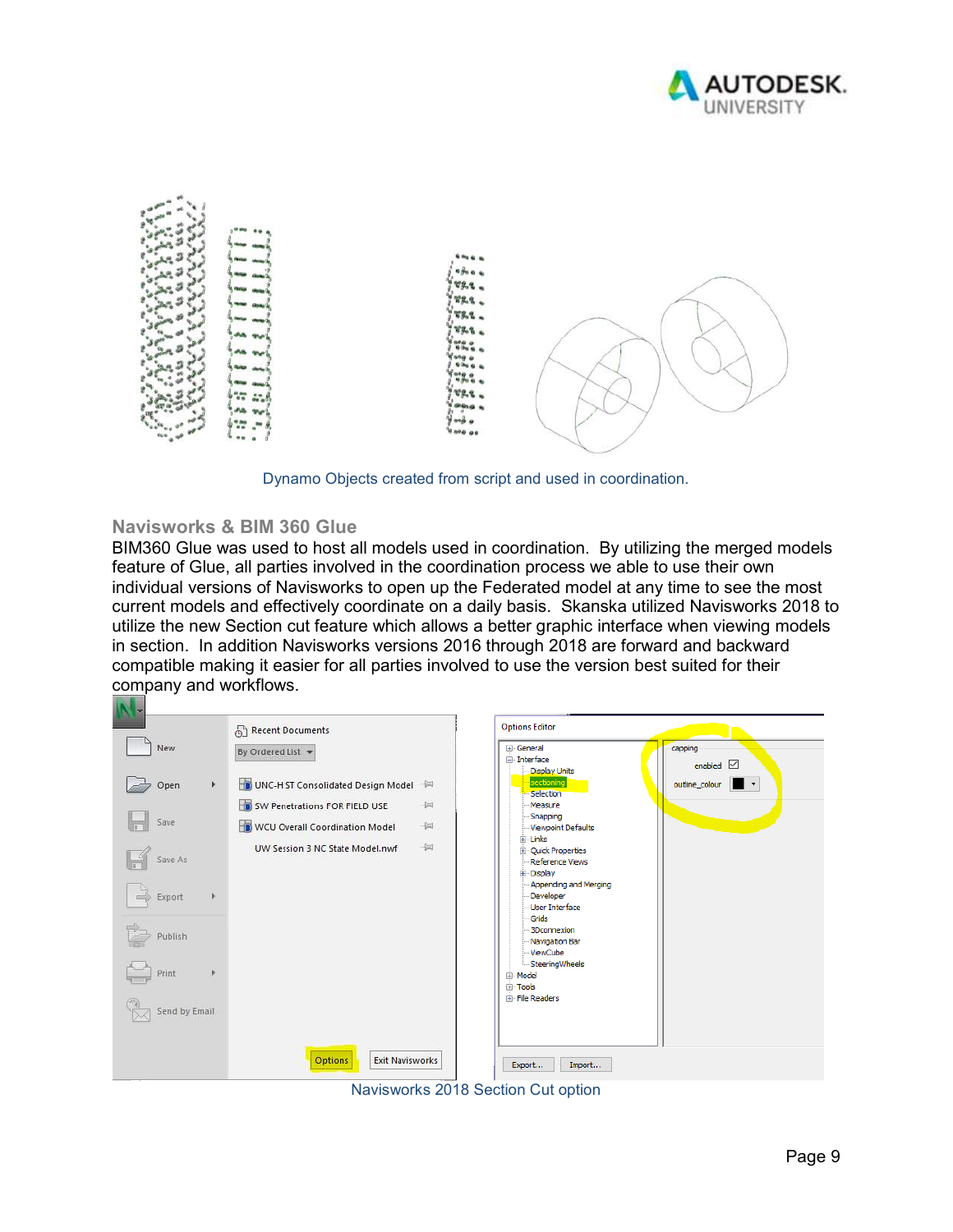



#### Federated model hosted and setup on 360Glue for Field QC use

## **Shared Views for Field use on Tablet**

As the wall elevation coordination was completed, the shared views feature of Navisworks was used to create Quality Control views for use by Skanska and subcontractor Superintendents in the field to confirm all openings and embeds as the formwork was erected and prior to pouring concrete.



View of BIM 360 Shared Views in Navisworks that can be accessed through BIM 360 Glue Table app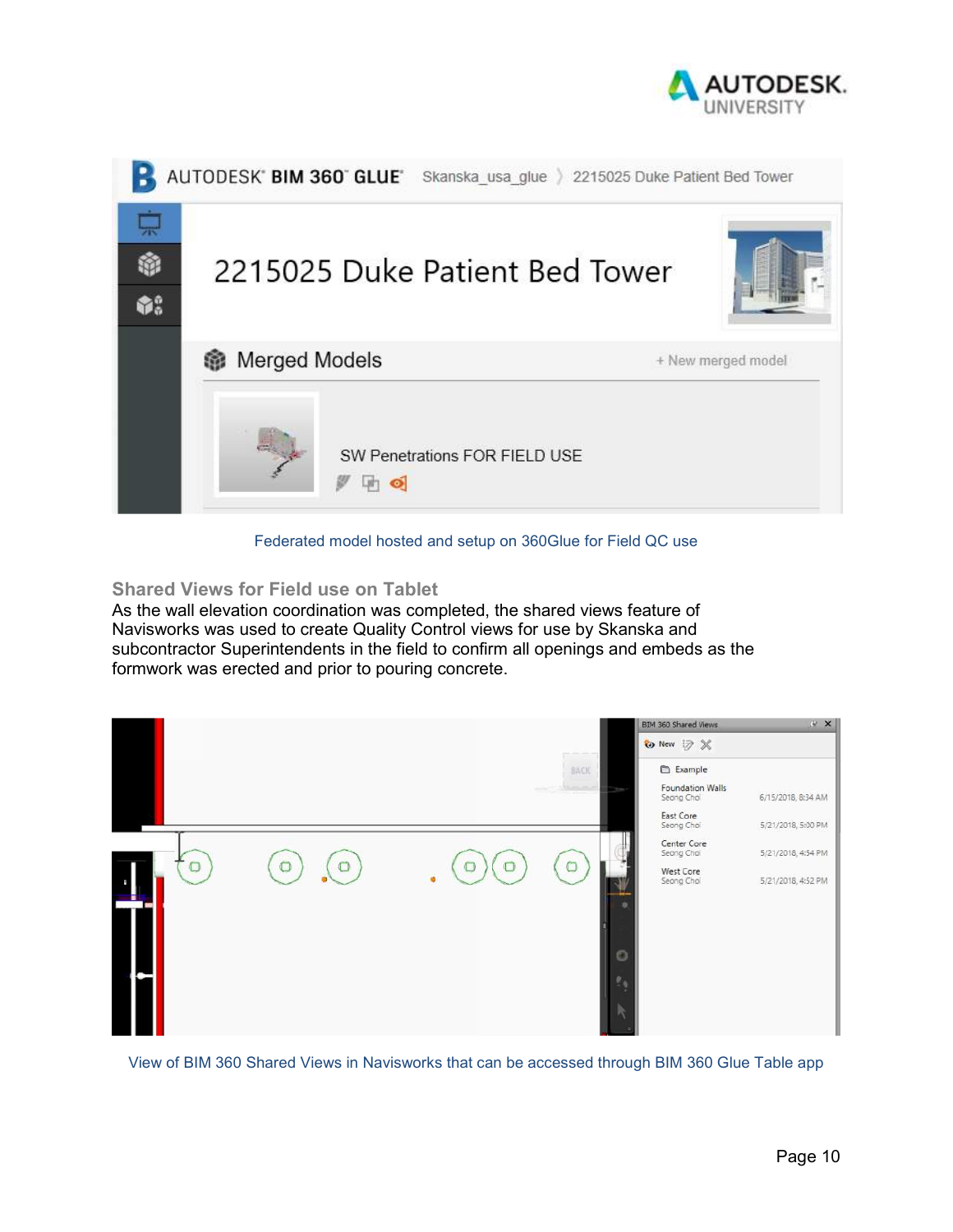

#### **New Glue**

The 360 Glue desktop /web interface has recently been updated and now offers more opportunity to use Glue to find and manage clashes in lieu of Navisworks. This process makes communicating and solving clashes even easier as stakeholders just need a browser to utilize.



Views of New BIM 360 Glue Interface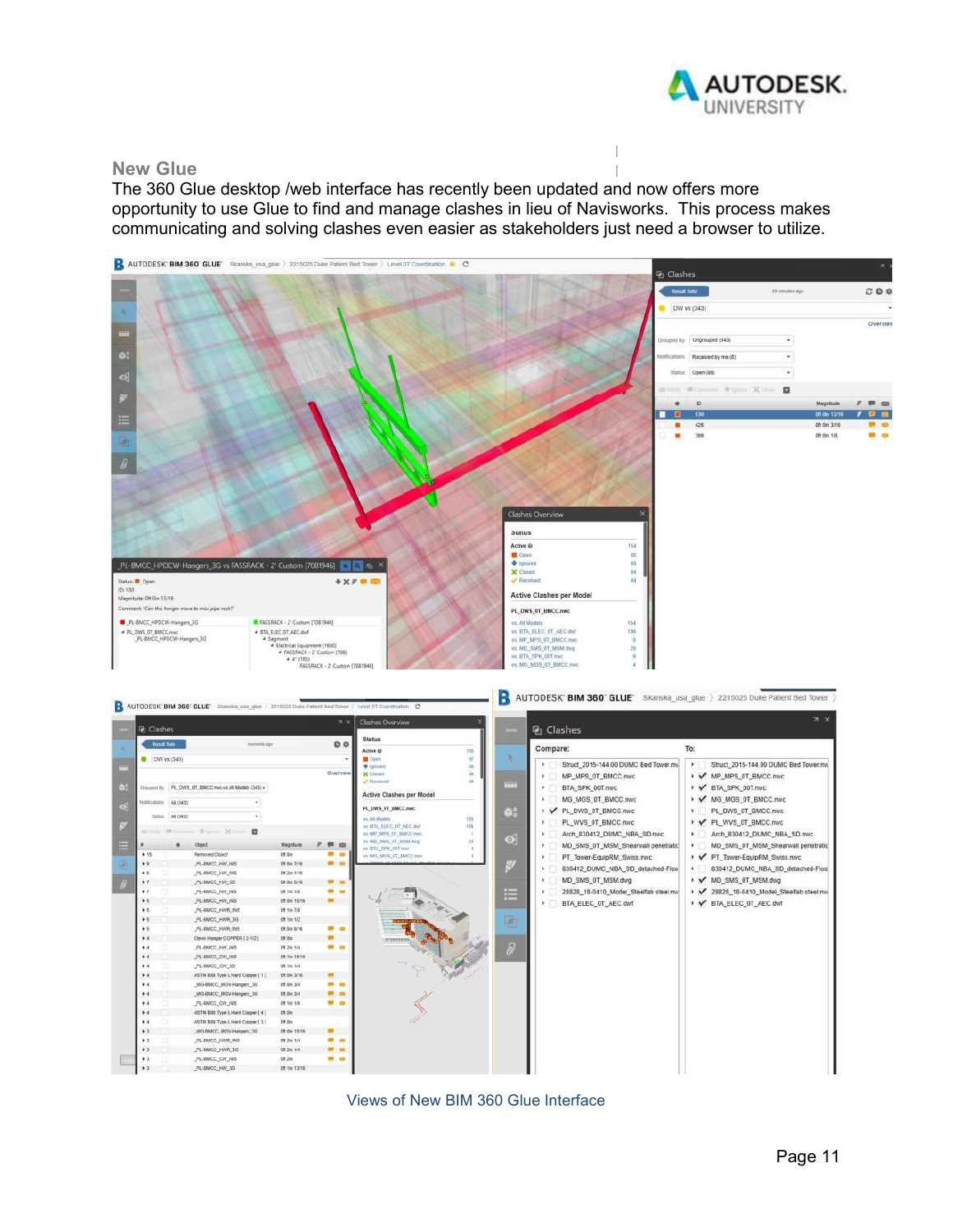

# **Tools Used in Reality Capture Process**

**Drones and Laser Scanner** 



Drone

# Spark



#### **Spark**

Push your creative boundaries by flying Spark with your hands or mobile device.

**USD \$399** 



#### **Spark Fly More Combo**

Fly farther and faster with a remote controller, an extra battery, and accessories.

USD \$549 USD \$797





• Designed for both indoor and outdoor applications that require scanning up to 70 meters and with accuracy of +/- 1mm

Laser Scanner – Faro S70 (\$40,000 total cost)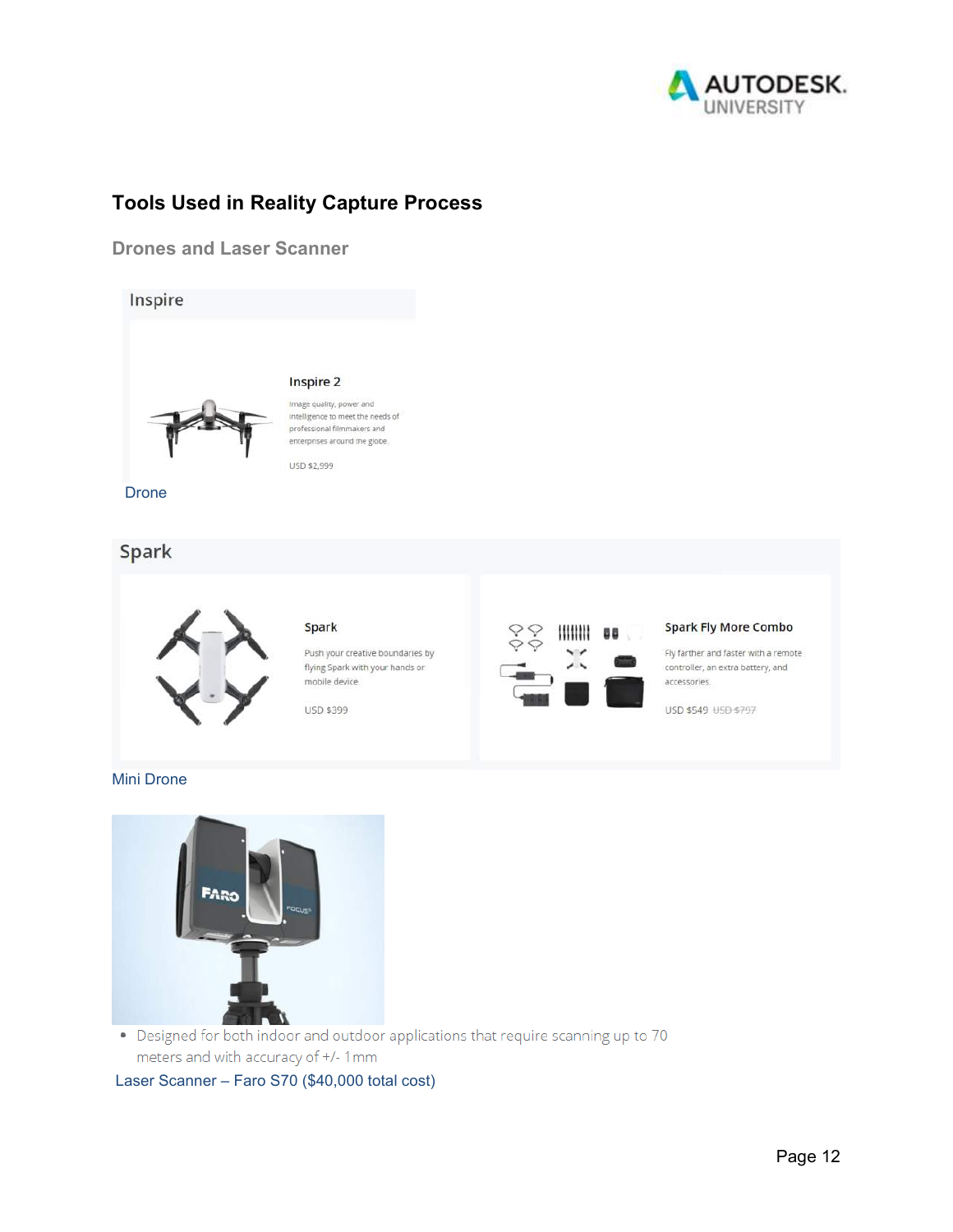

## **Recap Pro**

Used to import and stitch all scans from the laser scanner. Also used to stitch the drone photogrammetry generated point cloud into the laser scan point cloud for comparison. This combined scan was then appended into Navisworks for ease of comparison between both point cloud types.

#### **Recap Photo**

The Photos generated from the drone flight were uploaded through Recap Photo to be able to get a point cloud. Processing usually takes several hours and when completed notification is received to login and download all requested data.



#### Open ReCap Photo and select Create 3D / Object



Select images taken from Drone and upload and hit Create button